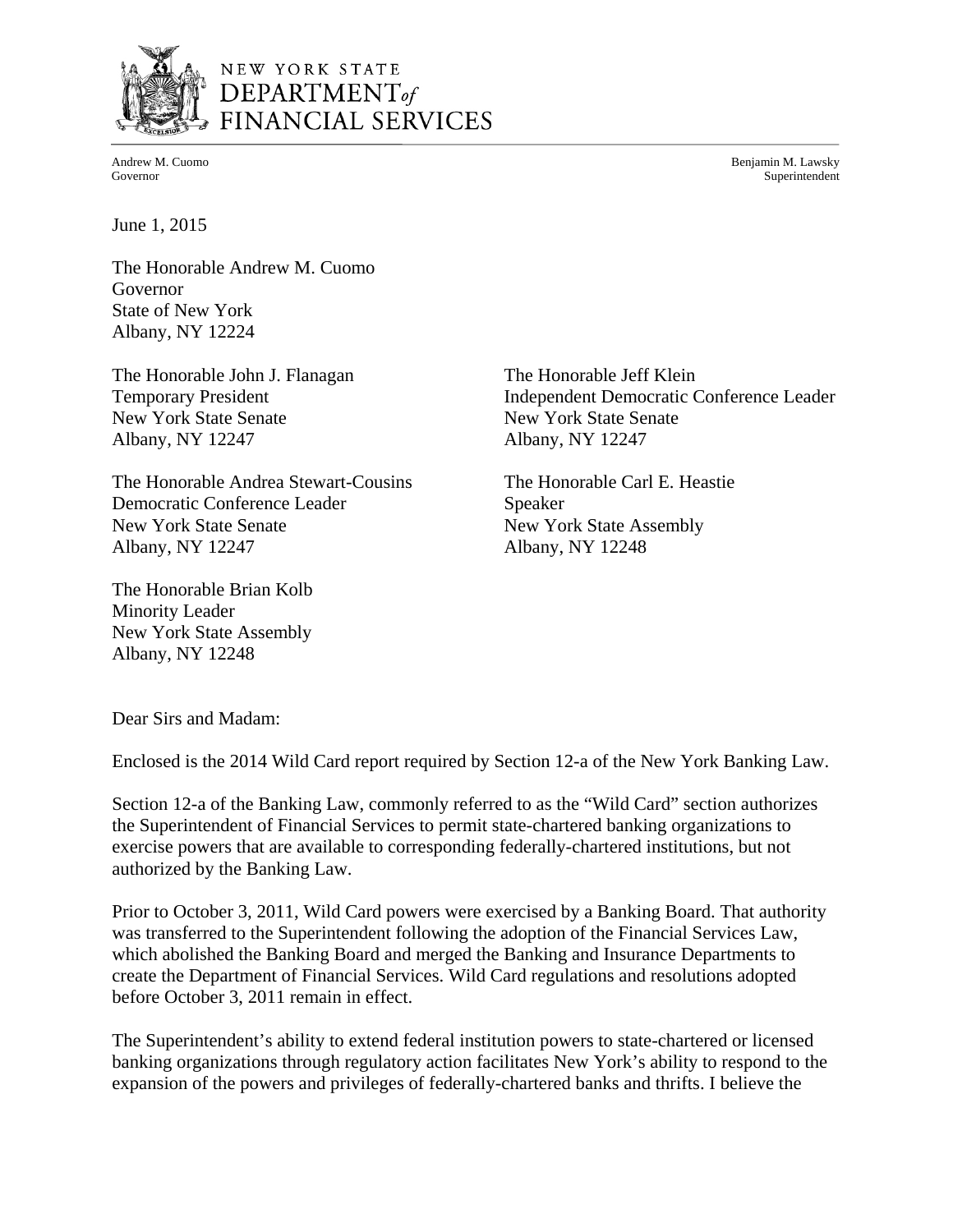Wild Card powers authorized under the Banking Law are of great value to New York-chartered institutions and help maintain the attractiveness of the state charter compared to a federal charter.

In 2014, there were no new Wild Card authorizations.

Sincerely,

Benjamin M. Lawsky Superintendent of Financial Services

cc: William Mulrow, Secretary to the Governor Alphonso David, Counsel to the Governor Senator Diane Savino, Chair, Senate Banks Committee Senator Hugh T. Farley, Vice-Chair, Senate Banks Committee Senator Jesse Hamilton, Ranking Member, Senate Banks Committee Assemblywoman Annette M. Robinson, Chair, Assembly Banks Committee Assemblywoman Claudia Tenney, Ranking Member, Assembly Banks Committee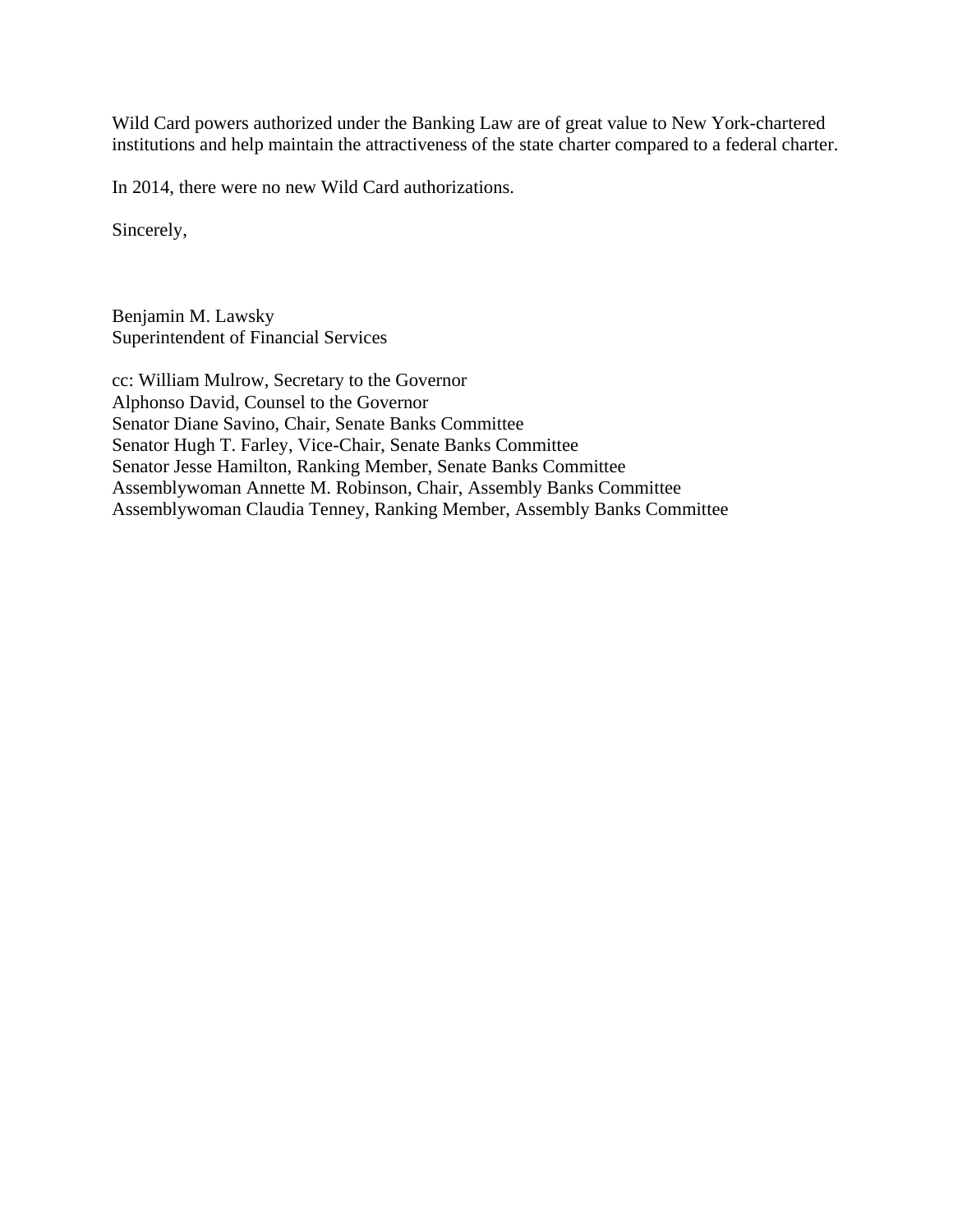

# Department of<br>Financial Services

 **2014 BANKING WILD CARD REPORT** Benjamin M. Lawsky, Superintendent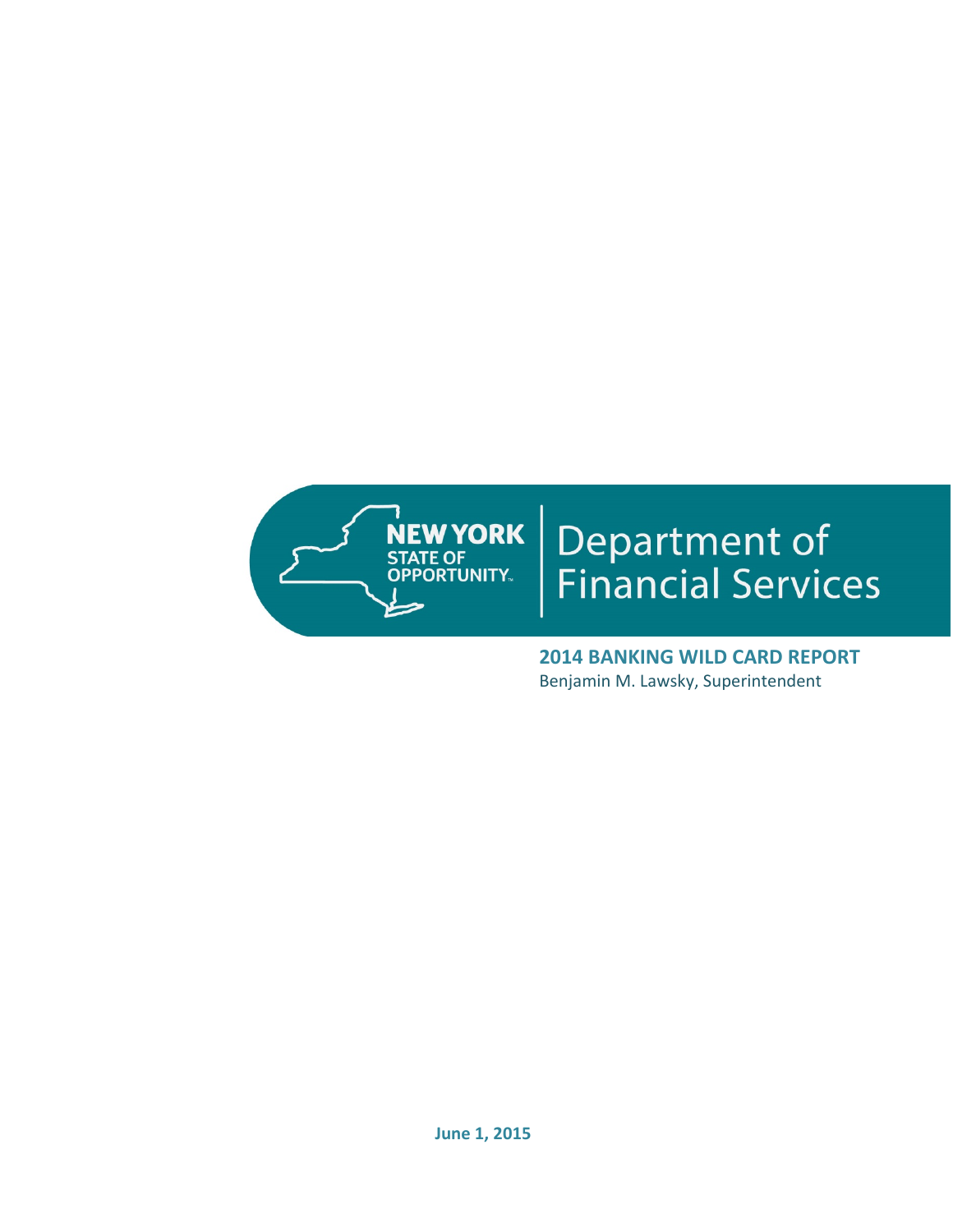| SECTION I: INSTITUTIONS RETAINED, ESTABLISHED, CONVERTED, ACQUIRED OR |  |
|-----------------------------------------------------------------------|--|
|                                                                       |  |
|                                                                       |  |
|                                                                       |  |
|                                                                       |  |
|                                                                       |  |
| SECTION III: TOTAL CHARTERED INSTITUTIONS AND DEPOSITS IN NEW YORK 5  |  |
|                                                                       |  |
|                                                                       |  |
|                                                                       |  |
|                                                                       |  |
|                                                                       |  |
|                                                                       |  |
| SECTION V: NEW YORK STATE-CHARTERED BANKING ORGANIZATIONS  9          |  |
|                                                                       |  |
|                                                                       |  |
|                                                                       |  |
|                                                                       |  |
|                                                                       |  |
|                                                                       |  |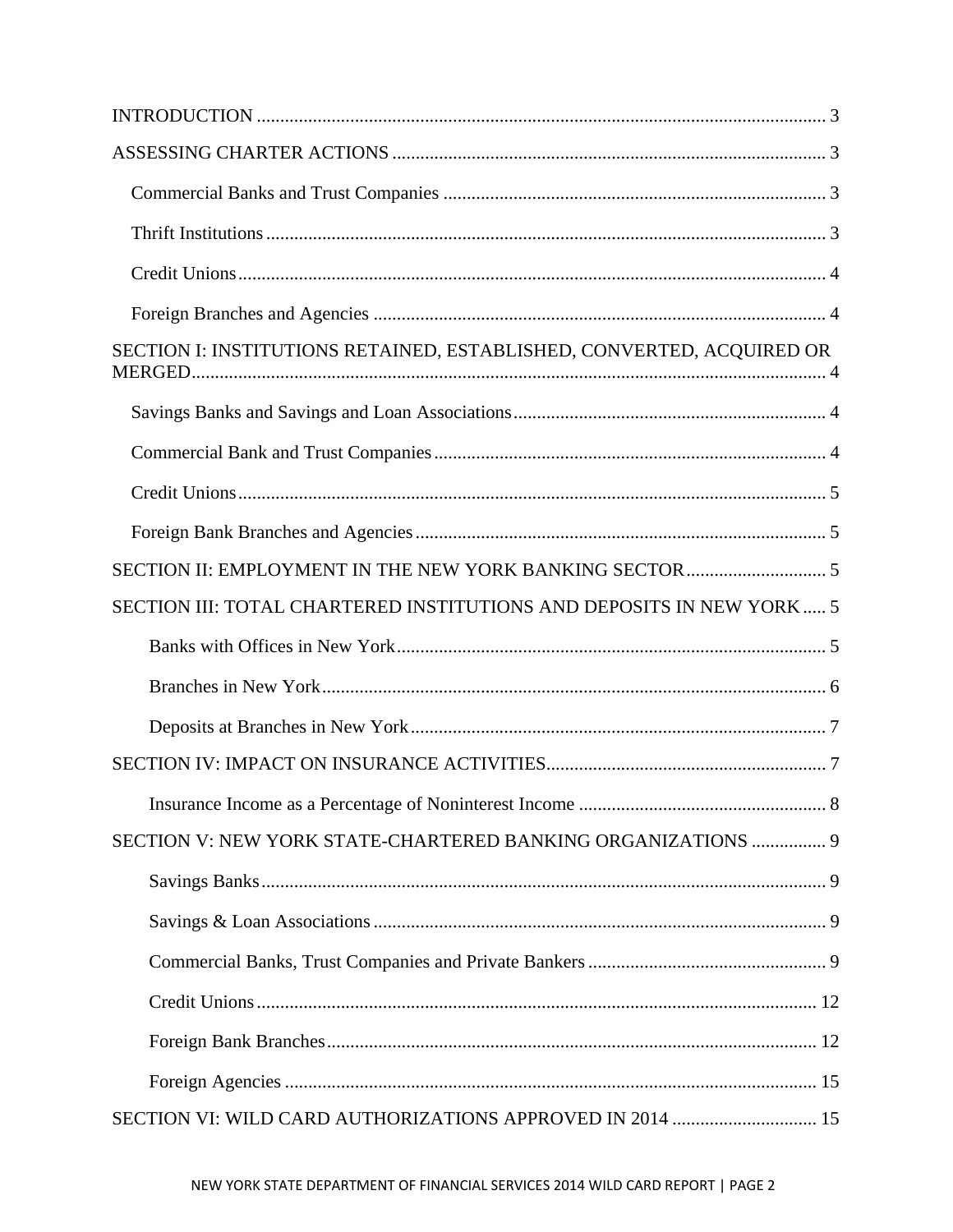# **INTRODUCTION**

The banking system in the United States permits all banking institutions, including banks, trust companies, thrift institutions, credit unions and branches of non-U.S. banks, to choose to operate under either a federal or state charter or license. The choice of a federal or state charter depends on many factors, including the scope of authorized banking powers, the cost of regulation, and whether applicable laws (including consumer protection laws) are deemed to be reasonable. Of all these factors, one of the most important is the scope of authorized banking powers.

Prior to the enactment of the original Wild Card authority in 1997, certain banking powers of New York State-chartered institutions could only be expanded legislatively. State-chartered banking institutions were increasingly concerned that the State Legislature could not respond quickly enough to the expansion of the powers of federally-chartered institutions. The purpose of the Wild Card authority is to allow the Superintendent to react quickly to evolving federal banking regulations; when changes in federal statutes, regulations or interpretations grant powers to federally-chartered institutions that state-chartered institutions do not enjoy, the Superintendent may authorize one or more state-chartered banking organizations of the same type to exercise the same powers.

# **ASSESSING CHARTER ACTIONS**

### **Commercial Banks and Trust Companies**

Recent actions at the federal level have made state charters more favorable. In June 2009, the U.S. Supreme Court, in the case of *Cuomo v. Clearing House*, upheld the right of state attorneys general to enforce state consumer protection laws of general application against national banks. Moreover, the Dodd-Frank Wall Street Reform and Consumer Protection Act (i) limits the ability of the Comptroller of the Currency to preempt state law, (ii) specifically precludes preemption for subsidiaries and affiliates of banks, and (iii) makes clear that State consumer protection laws may go beyond the rules established by the Bureau of Consumer Financial Protection. The Dodd-Frank Act has lessened the attractiveness of federal banking charters as a lever to preempt state laws, and increase the importance of factors other than preemption. As a result the Superintendent's ability to grant Wild Card authorizations remains important because the Wild Card powers enable the state charter to provide the same banking powers as the federal charter.

From January 1, 2011 to December 31, 2014 four commercial banks have converted from a federal charter to a state charter. In the same period, four state-chartered banks merged into federallychartered banks, two state-chartered banks merged into non-New York state-chartered banks, and two state-chartered banks merged into non-bank institutions.

### **Thrift Institutions**

The Home Owners Loan Act, which governs federal thrift banking activities, provided for broad preemption of state laws affecting banking activities. Thus, persons interested in forming a thrift institution, even if they had no intention ever to engage in interstate banking activities, may have had the view that the federal thrift charter provided greater flexibility in the conduct of banking activities even with the existence of a Wild Card law applicable to state thrifts. On the other hand,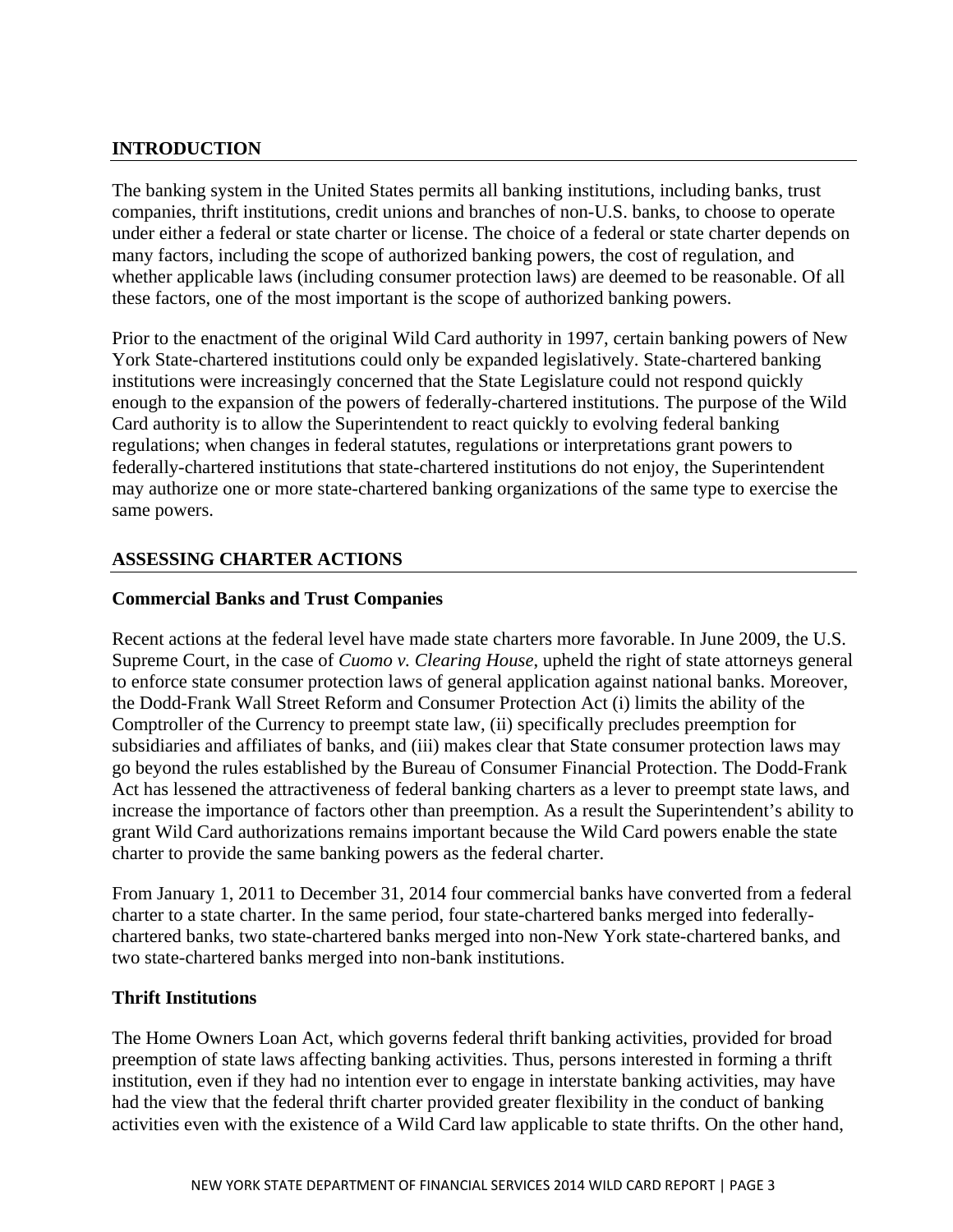<span id="page-5-0"></span>state charter. the provisions of the Dodd-Frank Act abolishing the Office of Thrift Supervision and transferring its functions relating to federal savings associations to the Office of the Comptroller of the Currency may have reduced the relative attractiveness of a federal thrift charter. From January 1, 2011 to December 31, 2014, seven thrift institutions have converted from a federal charter to a

There were 24 state thrifts at the end of 2014.

# **Credit Unions**

Although credit unions did not become entitled to the benefits of the Wild Card Statute until 2007, they have long experienced the same charter decisions as banks and thrifts. At year-end 1996, New York had 24 state-chartered credit unions and 65 federally-chartered credit unions. At year-end 2014, there were 20 state-chartered credit unions with approximately \$7.6 billion of assets and 364 federally-chartered credit unions with about \$61.0 billion of assets.

The growth in federally-chartered credit unions is attributable primarily to a lower level of taxation of such institutions. New York has begun to address this issue, and, as a result, the Department has begun to see some interest by federally-chartered credit unions in converting to a state charter. One federally-chartered credit union converted to state charter during 2014 and later merged into another state-chartered credit union.

# **Foreign Branches and Agencies**

In contrast, branches and agencies of foreign banks have found New York an attractive place to be licensed, despite the existence of a federal licensing option. At year-end 1996, there were 49 such State-licensed branches and agencies in New York with total assets of \$43.0 billion. As of yearend 2014, there were 101 such State-licensed bank branches and agencies in New York with total assets of over \$1.9 trillion and 31 federally-licensed bank branches and agencies with \$271.8 billion in total assets.

# **SECTION I: INSTITUTIONS RETAINED, ESTABLISHED, CONVERTED, ACQUIRED OR MERGED**

### **Savings Banks and Savings and Loan Associations**

There were 22 state-chartered savings banks as of December 31, 2014.

### **Commercial Bank and Trust Companies**

- BPD Bank merged into a non-bank financial institution effective March 31, 2014.
- Berkshire Bank Municipal Bank merged into a non-New York state-chartered bank effective June 30, 2014.
- Riverside Bank merged into a non-New York state-chartered bank effective December 5, 2014.

There were 81 state-chartered commercial banks and trust companies on December 31, 2014.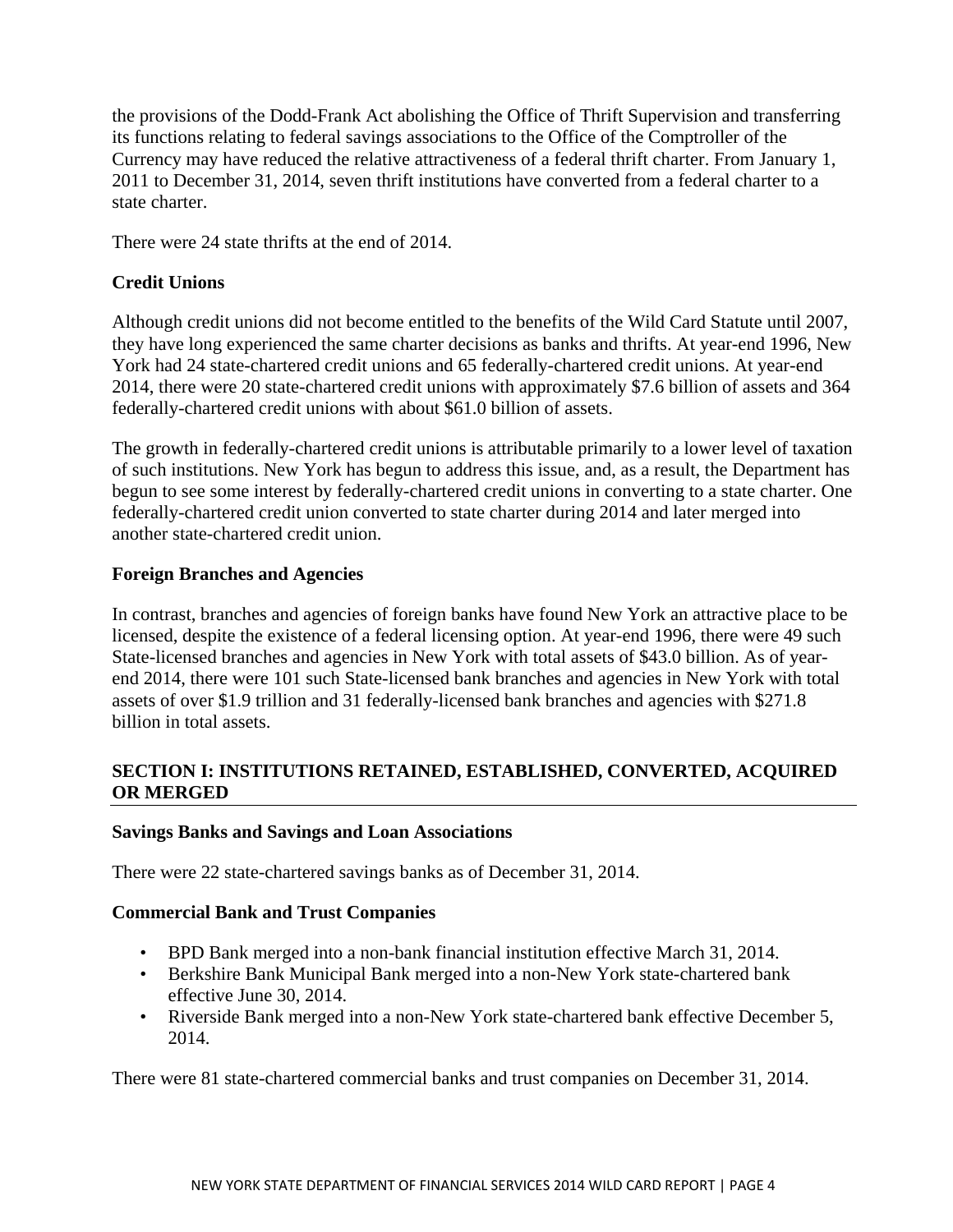# **Credit Unions**

• Cohoes City Employees Community Credit Union converted from a federal charter to a state charter then merged into a state-chartered credit union effective July 1, 2014.

There were 20 state-chartered credit unions on December 31, 2014.

## **Foreign Bank Branches and Agencies**

- The Royal Bank of Scotland N.V. surrendered its license effective January 30, 2014.
- State Bank of India Jackson Heights branch surrendered its license effective February 12, 2014.
- The Royal Bank of Scotland PLC surrendered its license effective February 14, 2014.
- • Hypothekenbank Frankfurt AG surrendered its license effective April 17, 2014.
- Canara Bank established a new state-licensed branch effective June 9, 2014.
- Novo Banco SA established a new state-licensed branch to assume certain assets of Banco Espirito de Santo A.A. effective August 4, 2014.

There were 101 state-licensed foreign branches and agencies on December 31, 2014.

# **SECTION II: EMPLOYMENT IN THE NEW YORK BANKING SECTOR**

There is no definitive way to measure the total number of jobs created in New York State as a result of the establishment of new banks and trust companies or the number of jobs lost by virtue of conversions. Where a bank simply converts from a state to federal charter or federal charter to a state charter, there are not necessarily any job reductions or increases. Where charter action occurs as a result of a merger, job reductions often take place, as the merged entity typically rationalizes its business and management structure. This is particularly true for personnel associated with the management and "back-office" processing operations of the combined institution. This is less likely to be the case in regard to mergers between in-state and out-of-state institutions not conducting overlapping interstate banking operations.

At the end of 2014, state-chartered banks and licensed foreign branches and agencies had a total of 80,246 full-time employees compared to 82,941 full-time employees in 2013.

### **SECTION III: TOTAL CHARTERED INSTITUTIONS AND DEPOSITS IN NEW YORK\***

\*All data reported in this section was tabulated as of June 30, 2014 to be consistent with the deposit data from the FDIC

| State of<br><b>Headquarters</b> | <b>Federally-Chartered</b><br><b>Commercial Banks and</b><br><b>Trusts</b> | Federally-<br><b>Chartered Thrifts</b> | <b>Non-NY State-</b><br><b>Chartered</b> | <b>NY State-</b><br><b>Chartered</b> | <b>Total</b> |
|---------------------------------|----------------------------------------------------------------------------|----------------------------------------|------------------------------------------|--------------------------------------|--------------|
| CA                              |                                                                            |                                        |                                          |                                      |              |
| СT                              |                                                                            |                                        |                                          |                                      |              |
| DE                              |                                                                            |                                        |                                          |                                      |              |

### **BANKS WITH OFFICES IN NEW YORK**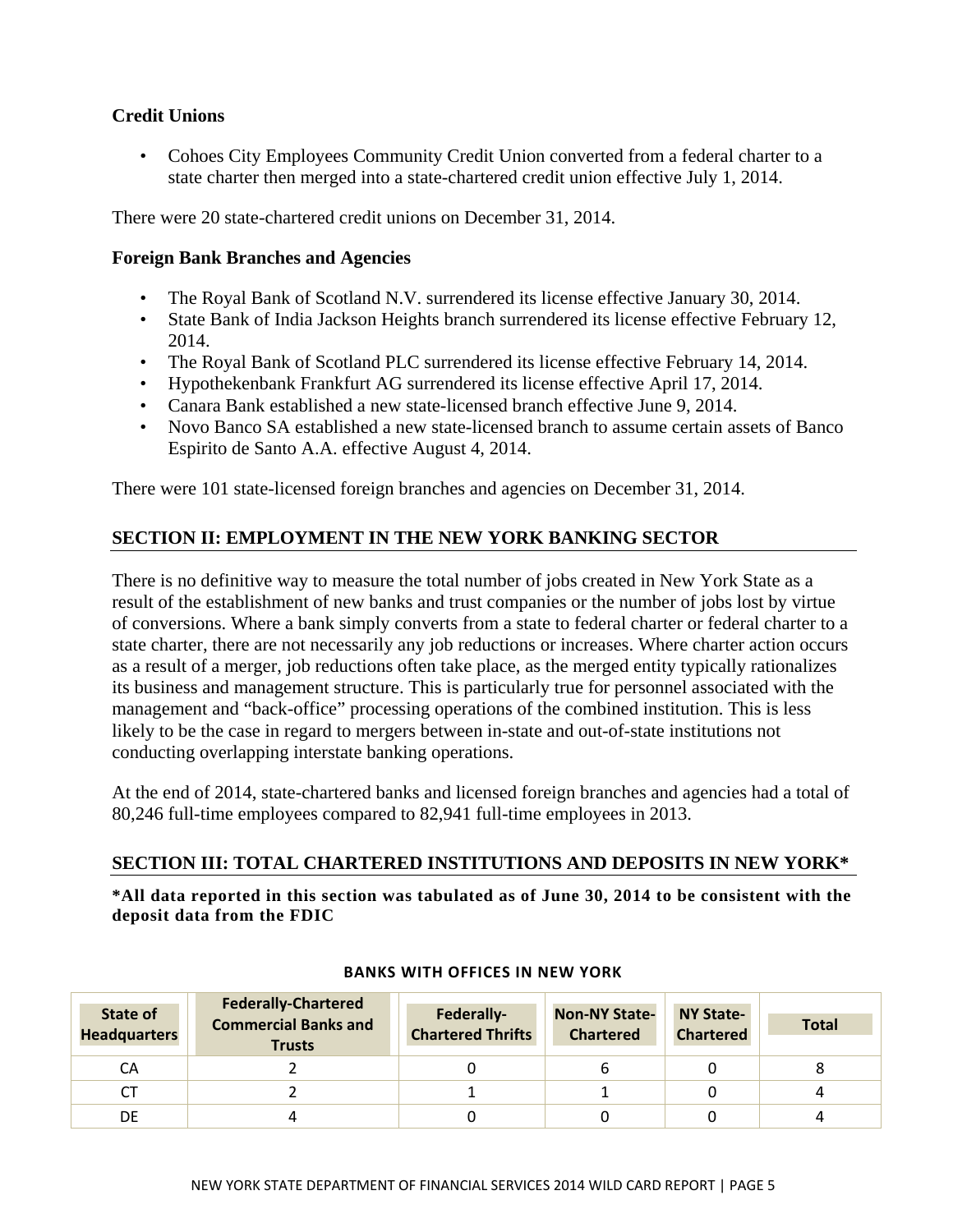| $\mathsf{FL}$ | $\overline{2}$ |                  | $\mathbf 0$      | $\mathbf 0$      | 3              |
|---------------|----------------|------------------|------------------|------------------|----------------|
| GA            | $\mathbf{1}$   | $\boldsymbol{0}$ | $\boldsymbol{0}$ | $\boldsymbol{0}$ | 1              |
| IL.           | $\pmb{0}$      | $\boldsymbol{0}$ | $\overline{2}$   | $\pmb{0}$        | $\overline{2}$ |
| MA            | $\mathbf 0$    | 1                | 1                | $\mathbf 0$      | $\overline{2}$ |
| ${\sf NC}$    | $\mathbf 1$    | $\boldsymbol{0}$ | 0                | $\boldsymbol{0}$ | $\mathbf{1}$   |
| NJ            | 3              | $\overline{2}$   | 3                | $\mathbf 0$      | 8              |
| <b>NV</b>     | $\mathbf 0$    | $\mathbf 0$      | 1                | 0                | $\mathbf{1}$   |
| <b>NY</b>     | 40             | 26               | 0                | 95               | 161            |
| OH            | $\overline{2}$ | $\mathbf 0$      | $\mathbf 0$      | $\mathbf 0$      | $\overline{2}$ |
| PA            | $\mathbf{1}$   | $\mathbf 0$      | 6                | 0                | $\overline{7}$ |
| ${\sf PR}$    | $\pmb{0}$      | $\pmb{0}$        | 1                | $\boldsymbol{0}$ | $\mathbf{1}$   |
| RI            | $\mathbf{1}$   | $\mathbf 0$      | $\mathbf 0$      | $\mathbf 0$      | 1              |
| SD            | $\overline{2}$ | $\mathbf 0$      | $\mathbf 0$      | $\mathbf 0$      | $\overline{2}$ |
| TX            | $\mathbf{1}$   | $\pmb{0}$        | $\overline{2}$   | $\boldsymbol{0}$ | 3              |
| VA            | $\overline{2}$ | $\mathbf 0$      | $\mathbf 0$      | $\mathbf 0$      | $\overline{2}$ |
| <b>Total</b>  | 64             | 31               | 23               | 95               | 213            |

### **BRANCHES IN NEW YORK**

| <b>State of</b><br><b>Headquarters</b> | <b>Federally-Chartered</b><br><b>Commercial Banks</b><br>and Trusts | Federally-<br><b>Chartered</b><br><b>Thrifts</b> | <b>Non-NY State-</b><br><b>Chartered</b> | <b>NY State-</b><br><b>Chartered</b> | <b>Total</b>   |
|----------------------------------------|---------------------------------------------------------------------|--------------------------------------------------|------------------------------------------|--------------------------------------|----------------|
| CA                                     | 3                                                                   | $\mathbf 0$                                      | 35                                       | $\pmb{0}$                            | 36             |
| <b>CT</b>                              | 10                                                                  | 94                                               | $\overline{2}$                           | $\pmb{0}$                            | 106            |
| DE                                     | 322                                                                 | $\pmb{0}$                                        | $\pmb{0}$                                | $\pmb{0}$                            | 322            |
| FL                                     | $\overline{7}$                                                      | $\mathbf{1}$                                     | $\boldsymbol{0}$                         | $\pmb{0}$                            | 8              |
| GA                                     | $\mathbf{1}$                                                        | $\pmb{0}$                                        | $\pmb{0}$                                | $\pmb{0}$                            | $\mathbf{1}$   |
| IL                                     | $\pmb{0}$                                                           | $\pmb{0}$                                        | $\overline{2}$                           | $\pmb{0}$                            | $\overline{2}$ |
| MA                                     | $\mathbf 0$                                                         | $\mathbf 1$                                      | 46                                       | $\pmb{0}$                            | 47             |
| <b>NC</b>                              | 321                                                                 | $\pmb{0}$                                        | $\mathbf 0$                              | $\pmb{0}$                            | 321            |
| <b>NJ</b>                              | 48                                                                  | 31                                               | 29                                       | $\pmb{0}$                            | 108            |
| <b>NV</b>                              | $\mathbf 0$                                                         | $\pmb{0}$                                        | $\mathbf{1}$                             | $\pmb{0}$                            | $\mathbf{1}$   |
| <b>NY</b>                              | 819                                                                 | 302                                              | $\mathbf 0$                              | 1191                                 | 2,312          |
| OH                                     | 1,050                                                               | $\pmb{0}$                                        | $\mathbf 0$                              | $\pmb{0}$                            | 1,050          |
| PA                                     | 3                                                                   | $\pmb{0}$                                        | 30                                       | $\boldsymbol{0}$                     | 33             |
| <b>PR</b>                              | $\mathbf 0$                                                         | $\pmb{0}$                                        | 3                                        | $\boldsymbol{0}$                     | 3              |
| R1                                     | 148                                                                 | $\pmb{0}$                                        | $\pmb{0}$                                | $\pmb{0}$                            | 148            |
| SD                                     | 359                                                                 | $\pmb{0}$                                        | $\pmb{0}$                                | $\pmb{0}$                            | 359            |
| <b>TX</b>                              | 16                                                                  | $\pmb{0}$                                        | $\overline{2}$                           | $\pmb{0}$                            | 18             |
| VA                                     | 423                                                                 | $\mathbf 0$                                      | $\mathbf 0$                              | $\pmb{0}$                            | 423            |
| <b>Total</b>                           | 3,530                                                               | 429                                              | 150                                      | 1,191                                | 5,300          |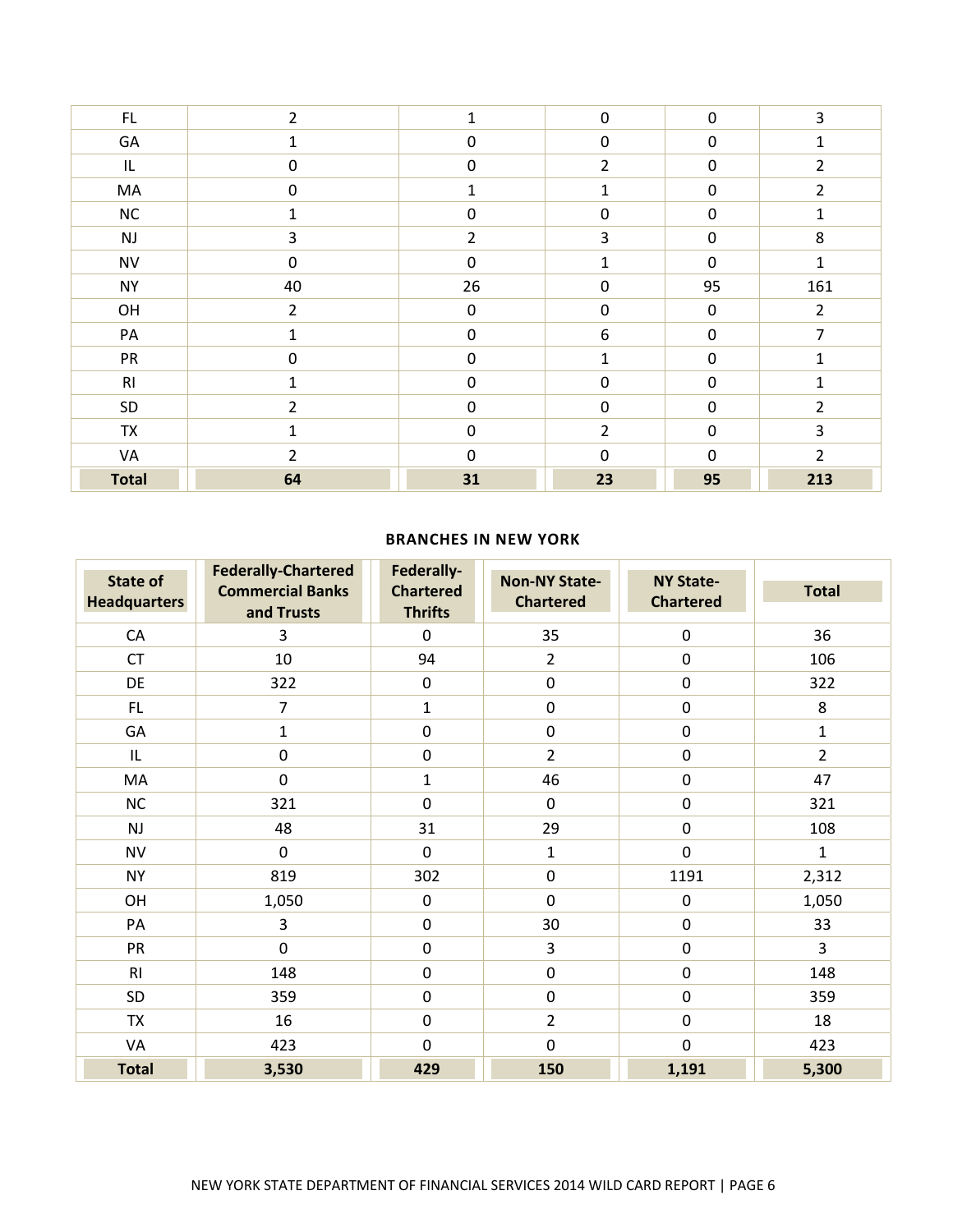| <b>State of</b><br><b>Headquarters</b> | <b>Federally-Chartered</b><br><b>Commercial Banks and</b><br><b>Trusts</b> | Federally-<br><b>Chartered</b><br><b>Thrifts</b> | <b>Non-NY State-</b><br><b>Chartered</b> | <b>NY State-</b><br><b>Chartered</b> | <b>Total</b>  |
|----------------------------------------|----------------------------------------------------------------------------|--------------------------------------------------|------------------------------------------|--------------------------------------|---------------|
| CA                                     | 2,253,806                                                                  | 0                                                | 9,017,806                                | $\mathbf 0$                          | 11,271,612    |
| <b>CT</b>                              | 311,925                                                                    | 3,048,577                                        | 93,920                                   | $\mathbf 0$                          | 3,454,422     |
| DE                                     | 36,370,462                                                                 | $\mathbf 0$                                      | 0                                        | $\mathbf 0$                          | 36,370,462    |
| FL.                                    | 1,457,012                                                                  | 64,397                                           |                                          |                                      | 1,521,409     |
| GA                                     | $\mathbf 0$                                                                |                                                  |                                          |                                      | 0             |
| IL                                     |                                                                            |                                                  | 278,024                                  |                                      | 278,024       |
| MA                                     | 19,293                                                                     |                                                  | 1,669,418                                |                                      | 1,688,711     |
| <b>NC</b>                              | 66,233,802                                                                 |                                                  |                                          |                                      | 66,233,802    |
| <b>NJ</b>                              | 2,860,794                                                                  | 3,161,124                                        | 1,518,491                                |                                      | 7,540,409     |
| <b>NV</b>                              |                                                                            |                                                  | 1,014                                    |                                      | 1,014         |
| <b>NY</b>                              | 77,048,901                                                                 | 20,370,029                                       |                                          | 314,449,456                          | 411,868,386   |
| OH                                     | 480,308,855                                                                |                                                  |                                          |                                      | 480,308,855   |
| PA                                     | 4,304,223                                                                  |                                                  | 1,590,564                                |                                      | 5,894,787     |
| <b>PR</b>                              |                                                                            |                                                  | 1,558,448                                |                                      | 1,558,448     |
| R <sub>l</sub>                         | 8,382,605                                                                  |                                                  |                                          |                                      | 8,382,605     |
| <b>SD</b>                              | 101,957,256                                                                |                                                  |                                          |                                      | 101,957,256   |
| <b>TX</b>                              | 15,184                                                                     |                                                  | 12,161                                   |                                      | 27,345        |
| VA                                     | 115,566,813                                                                |                                                  |                                          |                                      | 115,566,813   |
| <b>TOTAL</b>                           | 897,090,931                                                                | 26,644,127                                       | 15,739,846                               | 314,449,456                          | 1,253,924,360 |

### **DEPOSITS AT BRANCHES IN NEW YORK**

For information regarding the total assets of New York chartered banking institutions see the Annual Report of the Department of Financial Services to the Governor.

# **SECTION IV: IMPACT ON INSURANCE ACTIVITIES**

Section 12-a(7)(a) of the Banking Law promotes the important policy of functional regulation of bank insurance sales activities. Banks, trust companies, savings banks, and savings and loan associations exercise such powers subject to regulation by the Department and pursuant to all insurance laws, rules and regulations.

For the calendar year 2014, a total of 24 New York State-chartered banking institutions reported income from insurance activities. As indicated in previous Wild Card Reports, the dollar level of income realized from these activities tends to be modest for both large and small institutions, but for certain institutions, it represented a large portion of total non-interest income. The table below provides a summary of insurance income for New York state-chartered banking institutions.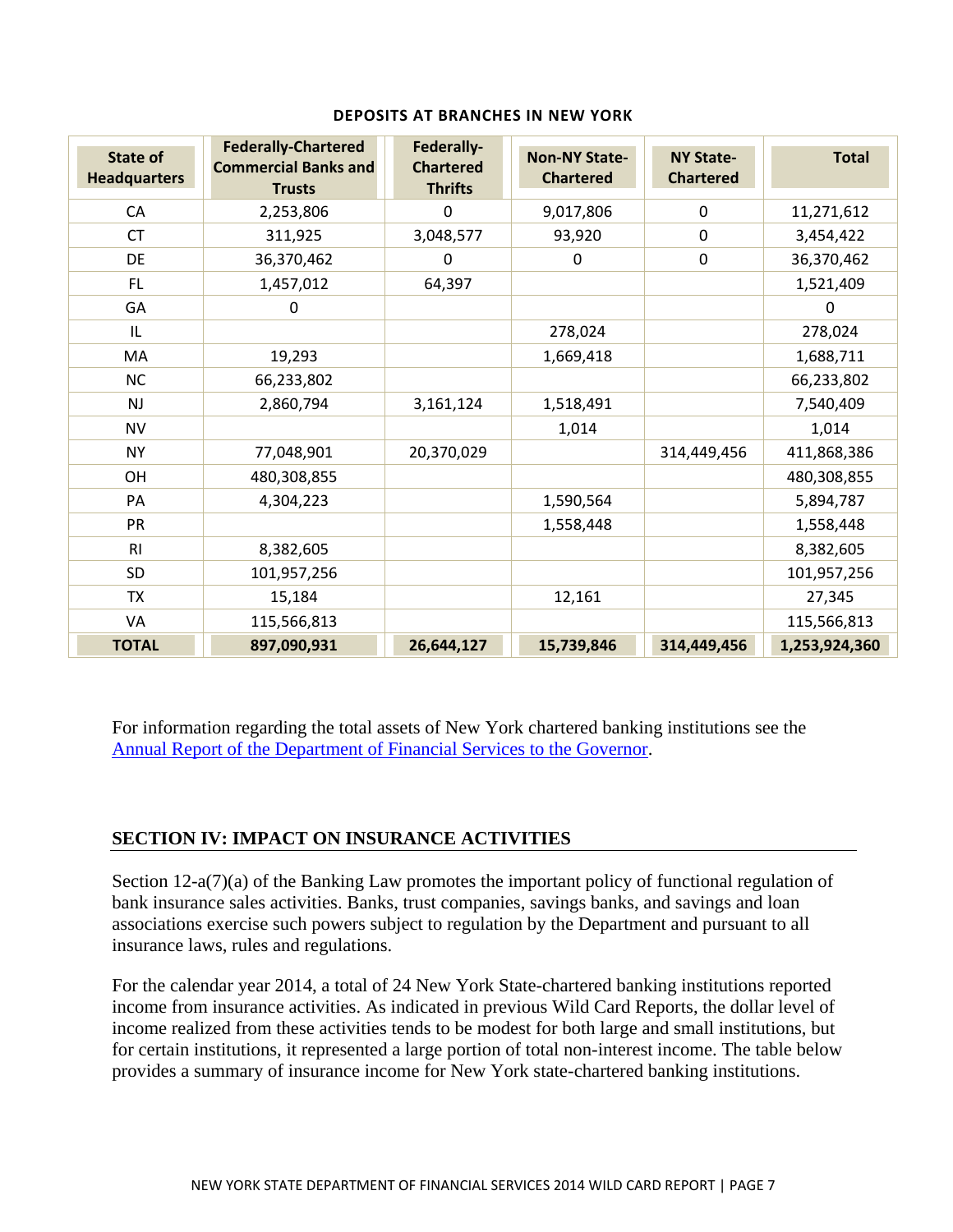| <b>Insurance Income</b><br>Share of<br><b>Noninterest Income</b> | <b>Total</b>   | <b>Total</b>   | Less Than \$1 Billion<br>in Assets |          |          | <b>Greater Than \$1 Billion</b><br>in Assets |
|------------------------------------------------------------------|----------------|----------------|------------------------------------|----------|----------|----------------------------------------------|
|                                                                  | 2014           | 2013           | 2014                               | 2013     |          | 2013                                         |
| 0.00%                                                            | 64             | 65             | 48                                 | 50       | 16       | 15                                           |
| .01% to 5.00%                                                    | 18             | 18             | 11                                 | 10       | 7        | 8                                            |
| 5.01% to 10.00%                                                  | 1              | 0              | 0                                  | $\Omega$ | 1        | 0                                            |
| 10.01% to 15.00%                                                 | $\Omega$       | 1              | $\Omega$                           | 1        | $\Omega$ | $\Omega$                                     |
| 15.01% to 20.00%                                                 | $\mathbf{1}$   | 0              | $\mathbf{1}$                       | $\Omega$ | $\Omega$ | $\Omega$                                     |
| 20.01% to 40.00%                                                 | 2              | $\overline{2}$ | 2                                  | 2        | $\Omega$ | $\Omega$                                     |
| 40.01% or more                                                   | $\overline{2}$ | $\overline{2}$ | 1                                  | 2        | 1        | $\Omega$                                     |
| N/A                                                              | 5              | 8              | 5                                  | 8        | $\Omega$ | $\Omega$                                     |
| <b>Total</b>                                                     | 93             | 96             | 68                                 | 73       | 25       | 23                                           |
| ______                                                           |                |                |                                    |          |          |                                              |

### **INSURANCE INCOME AS A PERCENTAGE OF NONINTEREST INCOME**

 Limited Purpose Trust Companies, Foreign Branches (with FDIC), Foreign Branches (not with FDIC), Foreign Agencies, Private Bankers and Credit Unions do not report insurance revenue.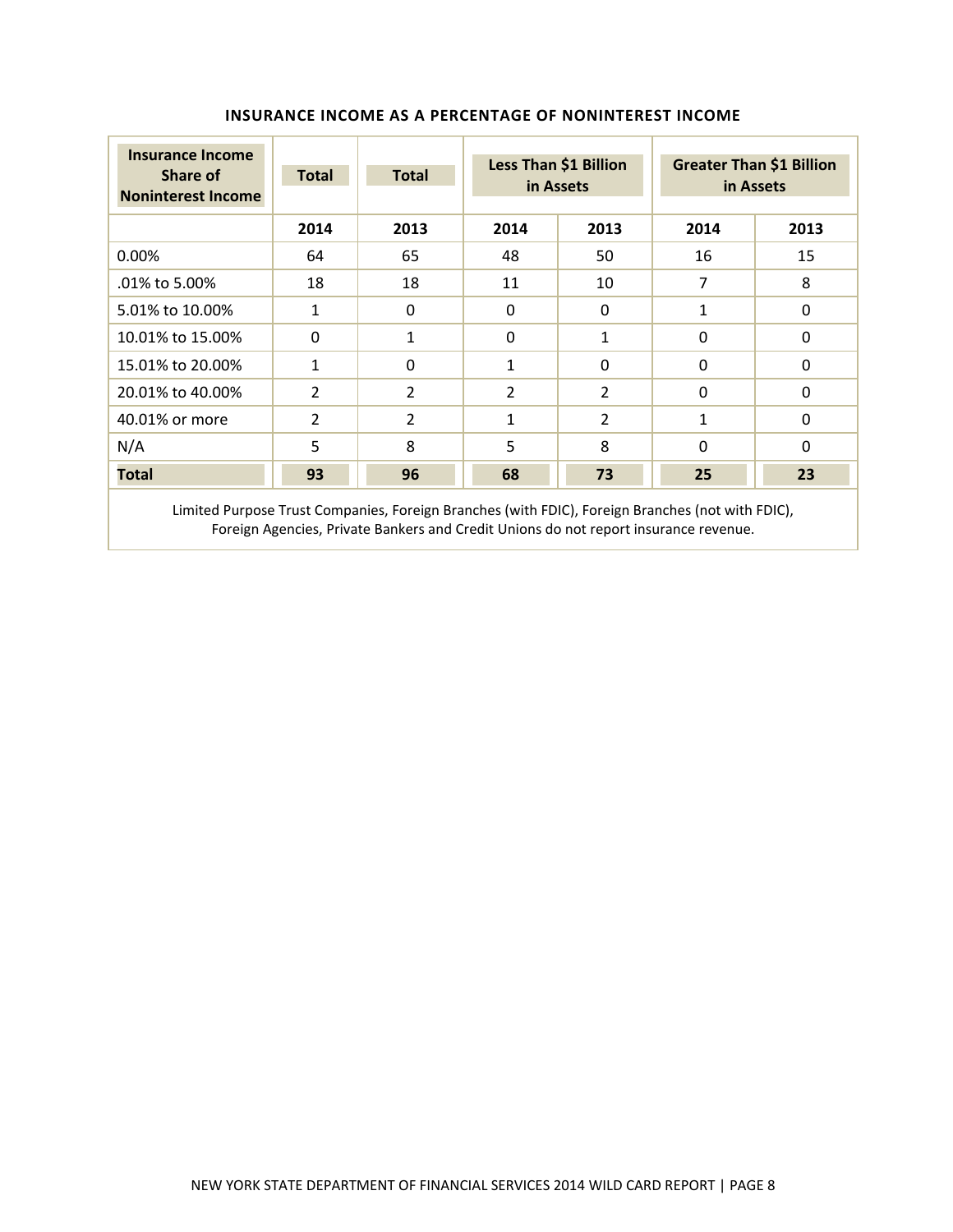# **SECTION V: NEW YORK STATE-CHARTERED BANKING ORGANIZATIONS**

| <b>Apple Bank for Savings</b>        |
|--------------------------------------|
| <b>CMS Bank</b>                      |
| <b>Cross County Savings Bank</b>     |
| <b>Elmira Savings Bank</b>           |
| <b>Emigrant Bank</b>                 |
| <b>Fairport Savings Bank</b>         |
| <b>First Central Savings Bank</b>    |
| <b>Fulton Savings Bank</b>           |
| New York Community Bank              |
| NorthEast Community Bank             |
| <b>PathFinder Bank</b>               |
| <b>Pioneer Savings Bank</b>          |
| <b>Putnam County Savings Bank</b>    |
| <b>Rhinebeck Bank</b>                |
| <b>Ridgewood Savings Bank</b>        |
| <b>Rondout Savings Bank</b>          |
| Sawyer Savings Bank                  |
| The Dime Svgs. Bank of Williamsburgh |
| The North Country Savings Bank       |
| The Oneida Savings Bank              |
| <b>Ulster Savings Bank</b>           |
| <b>Watertown Savings Bank</b>        |
| Total: 22                            |

### **SAVINGS BANKS**

### **SAVINGS & LOAN ASSOCIATIONS**

| Gouverneur Savings and Loan Association |
|-----------------------------------------|
| Medina Savings and Loan Association     |
| Total: 2                                |

### **COMMERCIAL BANKS, TRUST COMPANIES AND PRIVATE BANKERS**

| Adirondack Bank     |
|---------------------|
| Alden State Bank    |
| Alma Bank           |
| Alpine Capital Bank |
| Amalgamated Bank    |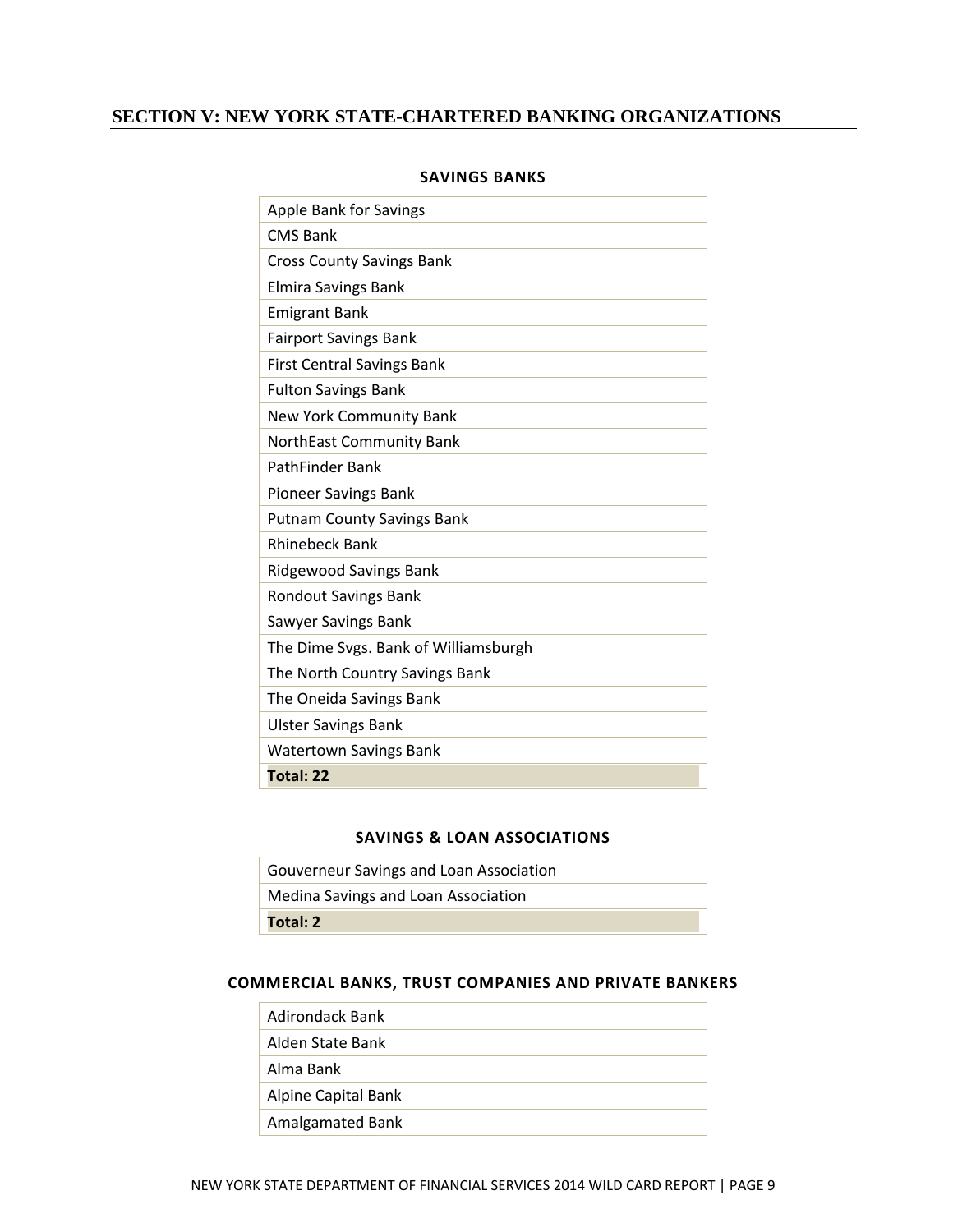| Amerasia Bank                                |
|----------------------------------------------|
| <b>American Community Bank</b>               |
| American Stock Transfer & Trust Company, LLC |
| Anthos Trust Company, LLC                    |
| <b>Banco Popular North America</b>           |
| <b>Bank Leumi USA</b>                        |
| <b>Bank of Akron</b>                         |
| <b>Bank of Cattaraugus</b>                   |
| <b>Bank of Holland</b>                       |
| <b>Bank of Millbrook</b>                     |
| <b>Bank of Richmondville</b>                 |
| <b>Bank of Utica</b>                         |
| Brown Brothers Harriman & Co.                |
| Catskill Hudson Bank                         |
| <b>Cattaraugus County Bank</b>               |
| <b>Chemung Canal Trust Company</b>           |
| <b>Citizens Bank of Cape Vincent</b>         |
| Continental Stock Transfer & Trust Company   |
| <b>Country Bank</b>                          |
| Deutsche Bank Trust Company Americas         |
| <b>Emigrant Mercantile Bank</b>              |
| <b>Empire State Bank</b>                     |
| <b>Fiduciary Trust Company International</b> |
| <b>First American International Bank</b>     |
| <b>Five Star Bank</b>                        |
| <b>Flushing Bank</b>                         |
| <b>Genesee Regional Bank</b>                 |
| <b>Genesee Valley Trust Company</b>          |
| <b>Global Bank</b>                           |
| <b>Gold Coast Bank</b>                       |
| <b>Goldman Sachs Bank USA</b>                |
| <b>Greene County Commercial Bank</b>         |
| Habib American Bank                          |
| <b>Hanover Community Bank</b>                |
| Interaudi Bank                               |
| <b>Israel Discount Bank of New York</b>      |
| <b>Jeff Bank</b>                             |
| Law Debenture Trust Company of New York      |
| Mahopac Bank                                 |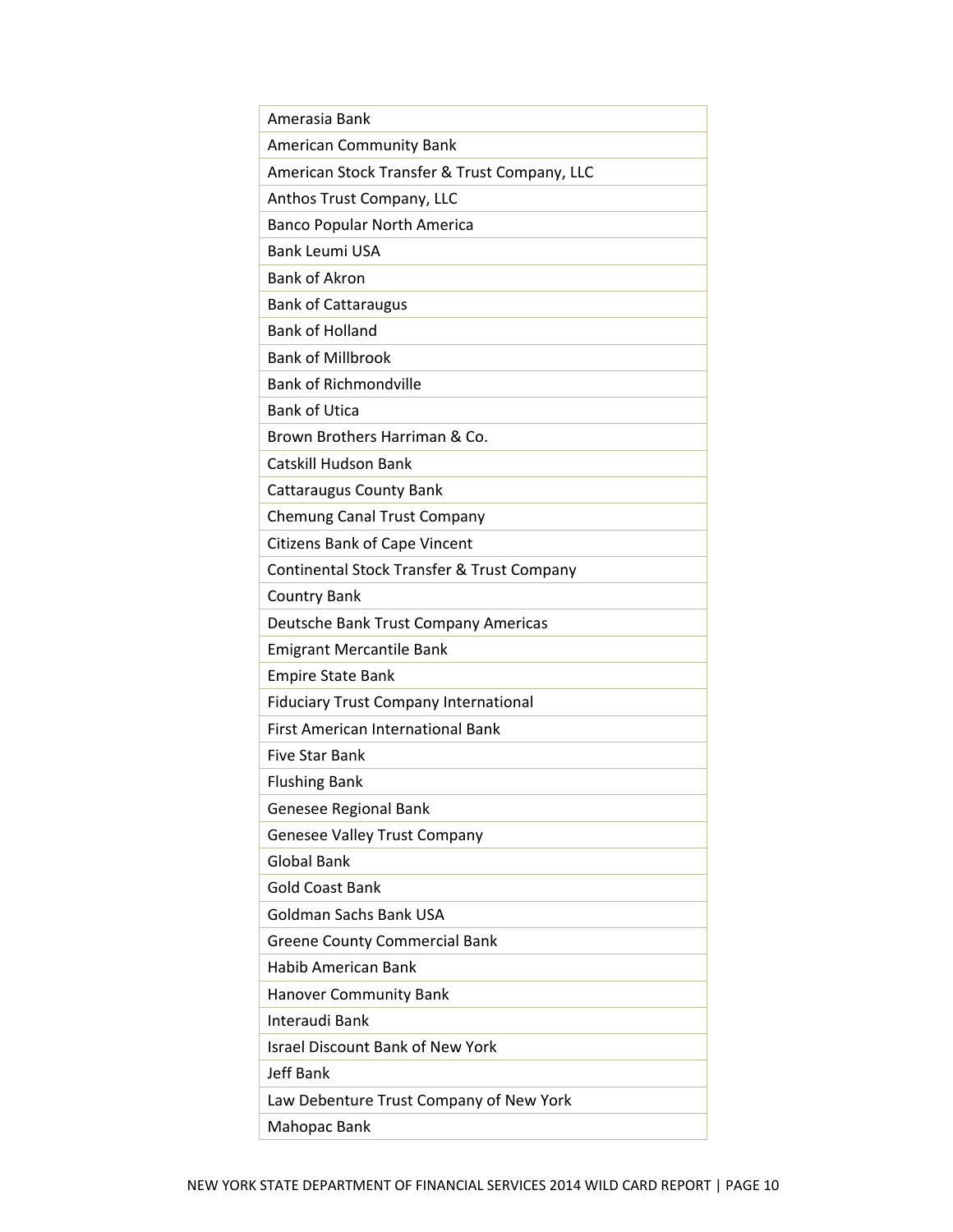| Manufacturers and Traders Trust Company             |
|-----------------------------------------------------|
| Market Street Trust Company                         |
| Metropolitan Commercial Bank                        |
| Mitsubishi UFJ Trust & Banking Corporation (U.S.A.) |
| Mizuho Bank (USA)                                   |
| Mizuho Trust & Banking Co. USA                      |
| <b>New York Commercial Bank</b>                     |
| New York Life Trust Company                         |
| <b>NewBank</b>                                      |
| OFI Global Trust Company                            |
| <b>Orange County Trust Company</b>                  |
| Pathfinder Commercial Bank                          |
| <b>PCSB Commercial Bank</b>                         |
| <b>Pioneer Commercial Bank</b>                      |
| Savoy Bank                                          |
| Shinhan Bank America                                |
| Signature Bank                                      |
| Solvay Bank                                         |
| <b>Spring Bank</b>                                  |
| State Bank of Chittenango                           |
| <b>Steuben Trust Company</b>                        |
| The Adirondack Trust Company                        |
| The Bank of Castile                                 |
| The Bank of New York Mellon                         |
| The Berkshire Bank                                  |
| The Depository Trust Company                        |
| The Northern Trust Company of New York              |
| The Warehouse Trust Company LLC                     |
| The Westchester Bank                                |
| Tioga State Bank                                    |
| <b>Tompkins Trust Company</b>                       |
| <b>United International Bank</b>                    |
| <b>United Orient Bank</b>                           |
| <b>USNY Bank</b>                                    |
| Victory State Bank                                  |
| Woori America Bank                                  |
| <b>WSB Municipal Bank</b>                           |
| Total: 81                                           |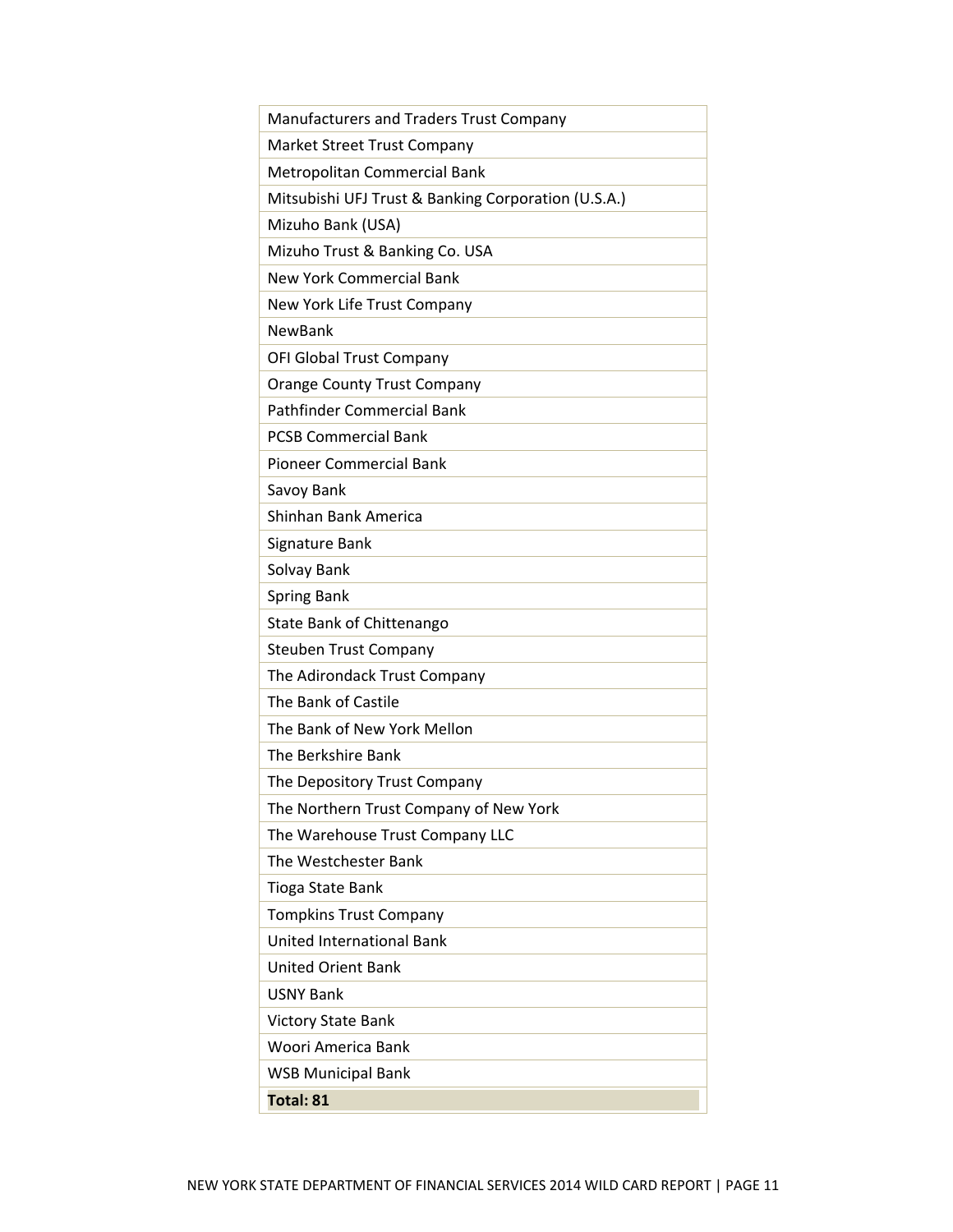### **CREDIT UNIONS**

| <b>AmeriCU Credit Union</b>                                                     |
|---------------------------------------------------------------------------------|
| Branch 6000 NALC Credit Union                                                   |
| <b>Buffalo Service Credit Union</b>                                             |
| <b>CFCU Community Credit Union</b>                                              |
| Directors Choice Credit Union                                                   |
| Empire Branch 36 National Association of Letter Carriers<br><b>Credit Union</b> |
| <b>Empire State Credit Union</b>                                                |
| <b>Encompass Niagara Credit Union</b>                                           |
| Erie County Employees Credit Union                                              |
| <b>Hudson River Community Credit Union</b>                                      |
| Jamestown Post Office Employees' Credit Union                                   |
| Melrose Credit Union                                                            |
| <b>Montauk Credit Union</b>                                                     |
| <b>Municipal Credit Union</b>                                                   |
| Newspaper Employees Credit Union                                                |
| Niagara Falls Penn Central Employees Credit Union                               |
| The Niagara Frontier Federal Employees Credit Union                             |
| Norton-Troy Employees Credit Union                                              |
| Progressive Credit Union                                                        |
| Yonkers Postal Employees Credit Union                                           |
| Total: 20                                                                       |

### **FOREIGN BANK BRANCHES**

| Agricultural Bank of China Limited        |
|-------------------------------------------|
| Allied Irish Banks, p.l.c.                |
| Banca Monte dei Paschi di Siena S.p.A.    |
| Banco Bilbao Vizcaya Argentaria, S.A.     |
| Banco de La Nacion Argentina              |
| Banco Del Estado de Chile                 |
| Banco do Brasil, S.A.                     |
| Banco Espirito Santo de Investimento, S.A |
| Banco Espirito Santo, S.A.                |
| Banco Popular de Puerto Rico              |
| Banco Santander, S.A.                     |
| Bank Hapoalim B.M.                        |
| Bank of Baroda                            |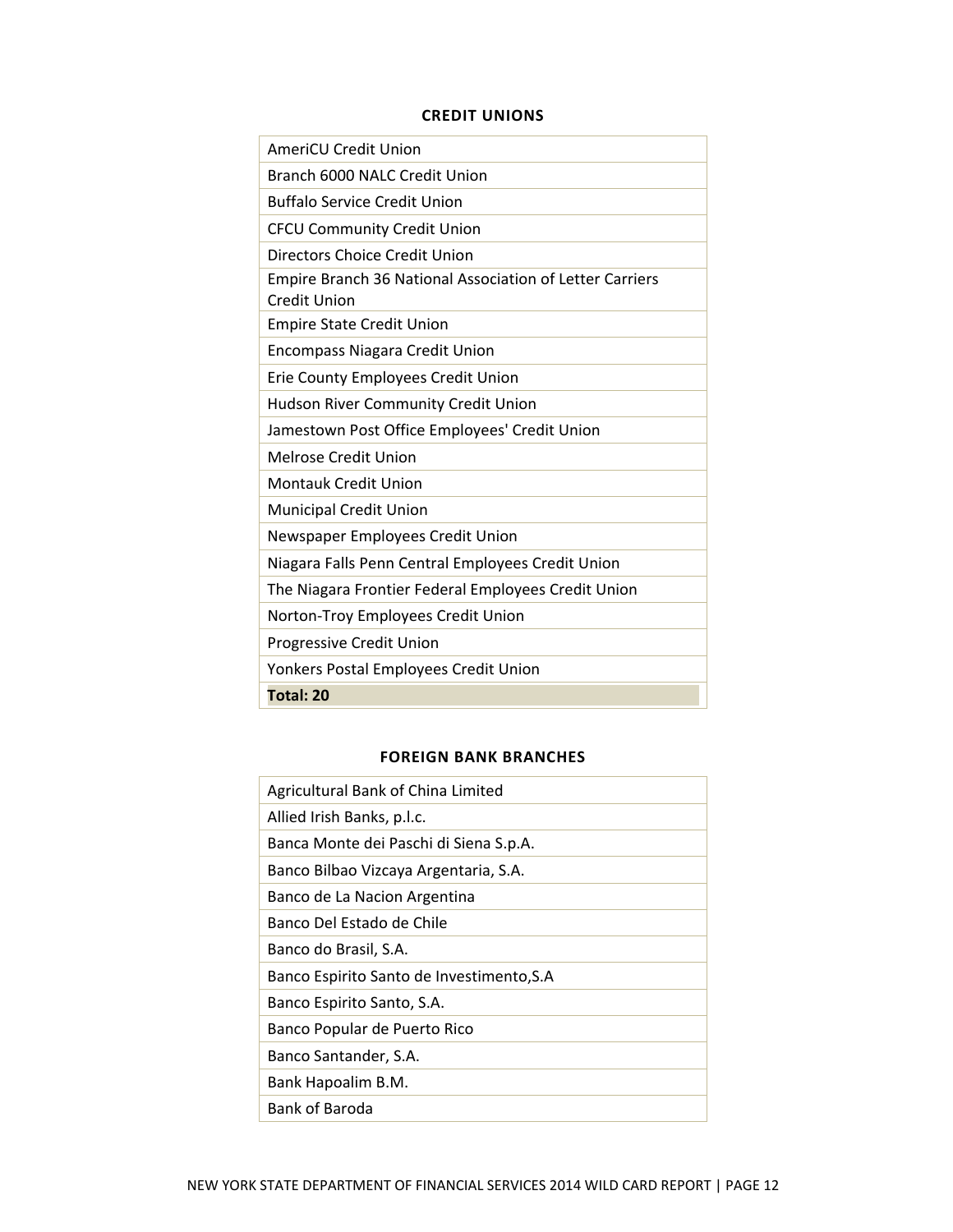| <b>Bank of India</b>                                                                |
|-------------------------------------------------------------------------------------|
| <b>Bank of Montreal</b>                                                             |
| Bank of Scotland plc                                                                |
| <b>Bank of Taiwan</b>                                                               |
| <b>Barclays Bank PLC</b>                                                            |
| <b>BNP Paribas</b>                                                                  |
| <b>BNP Paribas Fortis</b>                                                           |
| Caixa Geral de Depositos, S.A.                                                      |
| Canadian Imperial Bank of Commerce                                                  |
| Canara Bank                                                                         |
| Chang Hwa Commercial Bank, Ltd.                                                     |
| China Construction Bank Corporation                                                 |
| China Merchants Bank Co., Ltd                                                       |
| <b>CTBC Bank Co Ltd</b>                                                             |
| Commerzbank Aktiengesellschaft                                                      |
| Cooperatieve Centrale Raiffeisen- Boerenleenbank B.A.,<br><b>Rabobank Nederland</b> |
| Credit Agricole Corporate and Investment Bank                                       |
| Credit Industriel et Commercial                                                     |
| <b>Credit Suisse AG</b>                                                             |
| Depfa Bank plc                                                                      |
| Deutsche Bank AG                                                                    |
| Dexia Credit Local                                                                  |
| <b>DNB Bank ASA</b>                                                                 |
| DZ Bank AG Deutsche Zentral-Genossenschaftsbank                                     |
| First Commercial Bank, Ltd.                                                         |
| Habib Bank Limited                                                                  |
| <b>HSH Nordbank AG</b>                                                              |
| Industrial and Commercial Bank of China Limited                                     |
| <b>Industrial Bank of Korea</b>                                                     |
| Intesa Sanpaolo S.p.A.                                                              |
| Itau Unibanco S.A.                                                                  |
| <b>KBC Bank N.V.</b>                                                                |
| Kookmin Bank                                                                        |
| Land Bank of Taiwan Co., Ltd                                                        |
| Landesbank Baden - Wurttemberg                                                      |
| Landesbank Hessen - Thuringen Girozentrale                                          |
| Lloyds Bank plc                                                                     |
| Malayan Banking Berhad                                                              |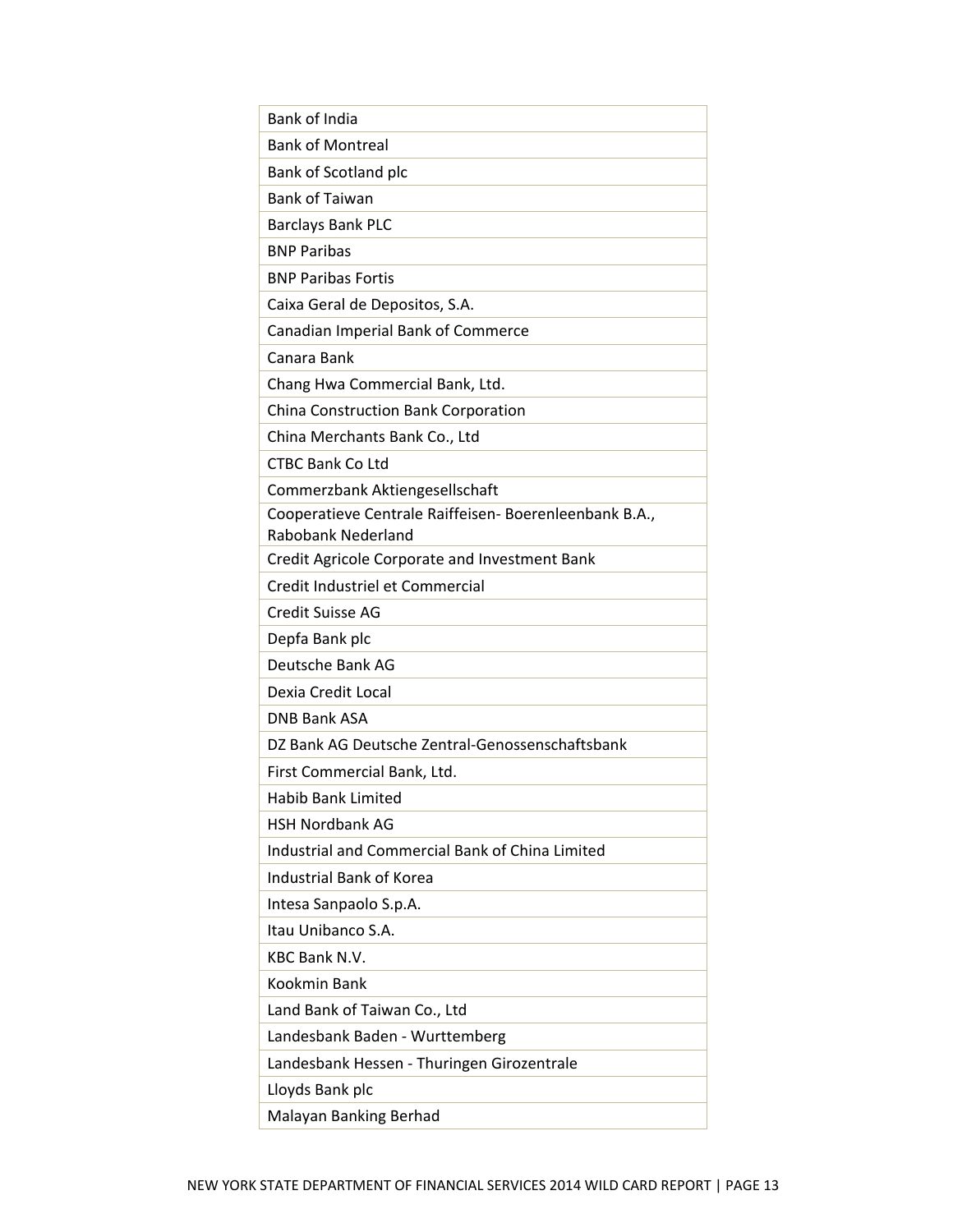| Mashreq Bank psc                               |
|------------------------------------------------|
| Mega International Commercial Bank Co., Ltd.   |
| Mitsubishi UFJ Trust and Banking Corporation   |
| Mizuho Bank, Ltd.,                             |
| National Bank of Canada                        |
| National Bank of Egypt                         |
| National Bank of Pakistan                      |
| <b>Natixis</b>                                 |
| NongHyup Bank                                  |
| Norddeutsche Landesbank Girozentrale           |
| Nordea Bank Finland Plc                        |
| Novo Banco SA                                  |
| Philippine National Bank                       |
| Portigon AG                                    |
| Shinhan Bank                                   |
| Skandinaviska Enskilda Banken                  |
| Societe Generale                               |
| <b>Standard Chartered Bank</b>                 |
| <b>State Bank of India</b>                     |
| Sumitomo Mitsui Banking Corporation            |
| Svenska Handelsbanken AB                       |
| Swedbank AB                                    |
| T.C. Ziraat Bankasi                            |
| The Bank of Tokyo - Mitsubishi UFJ, Ltd.       |
| The Chiba Bank, Ltd.                           |
| The Gunma Bank, Ltd.                           |
| The Korea Development Bank                     |
| The Norinchukin Bank                           |
| The Shizuoka Bank, Ltd.                        |
| The Shoko Chukin Bank                          |
| The Sumitomo Trust and Banking Company Limited |
| The Toronto-Dominion Bank                      |
| Turkiye Vakiflar Bankasi T.A.O.                |
| <b>UniCredit Bank AG</b>                       |
| UniCredit S.p.A.                               |
| <b>United Bank Limited</b>                     |
| Total: 87                                      |